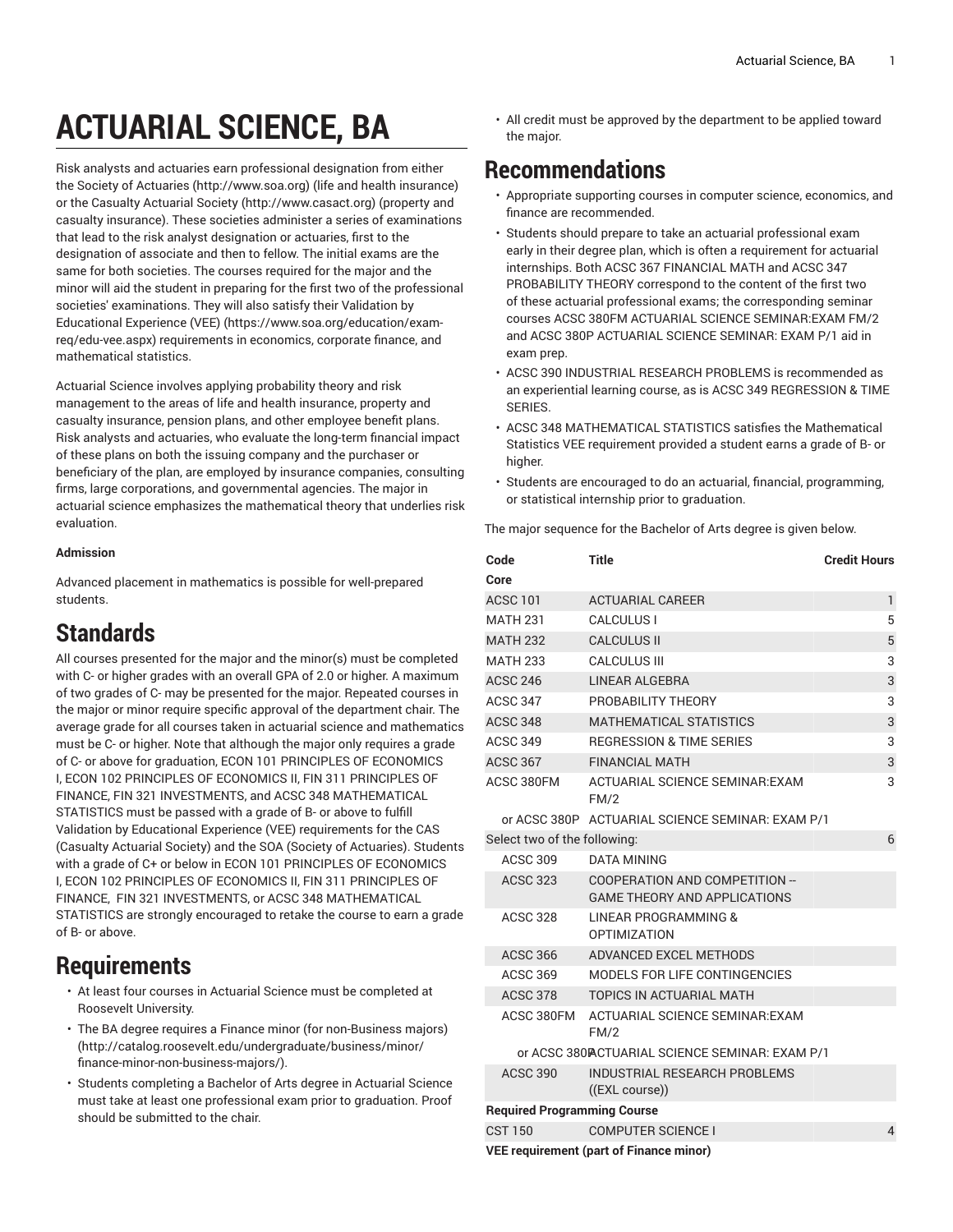| <b>ECON 101</b>           | PRINCIPLES OF ECONOMICS I (fulfills<br>portion of social science gen ed<br>requirement)  | 3  |
|---------------------------|------------------------------------------------------------------------------------------|----|
| <b>ECON 102</b>           | PRINCIPLES OF ECONOMICS II (fulfills<br>portion of social science gen ed<br>requirement) | 3  |
| <b>FIN 311</b>            | <b>PRINCIPLES OF FINANCE</b>                                                             | 3  |
| <b>FIN 321</b>            | <b>INVESTMENTS</b>                                                                       | 3  |
|                           | <b>Additional Courses for the Finance Minor</b>                                          |    |
| ACCT 210                  | INTRODUCTION TO FINANCIAL<br><b>ACCOUNTING</b>                                           | 3  |
| <b>FIN 301</b>            | <b>MONEY AND BANKING</b>                                                                 | 3  |
| FIN 3XX                   |                                                                                          | 3  |
| <b>Electives</b>          | General Education, University Writing Requirement, and                                   | 57 |
| <b>Total Credit Hours</b> |                                                                                          |    |

# **CORE Requirements (General Education)**

| Code                                                                                                                                                                                                                                               | Title                                                               | <b>Credit Hours</b> |  |  |
|----------------------------------------------------------------------------------------------------------------------------------------------------------------------------------------------------------------------------------------------------|---------------------------------------------------------------------|---------------------|--|--|
|                                                                                                                                                                                                                                                    | <b>First Year Success Course or Transfer Success Course</b>         |                     |  |  |
| <b>FYS 101</b>                                                                                                                                                                                                                                     | <b>FIRST YEAR SUCCESS COURSE</b>                                    | 1                   |  |  |
| or TRS 101                                                                                                                                                                                                                                         | <b>TRANSFER SUCCESS 101</b>                                         |                     |  |  |
| <b>Communication Requirement</b>                                                                                                                                                                                                                   |                                                                     |                     |  |  |
| <b>ENG 101</b>                                                                                                                                                                                                                                     | COMPOSITION I: CRITICAL READING &<br>WRITING                        | 3                   |  |  |
| <b>ENG 102</b>                                                                                                                                                                                                                                     | COMPOSITION II: INTRODUCTION TO<br><b>ACADEMIC RESEARCH</b>         | 3                   |  |  |
| <b>COMM 101</b>                                                                                                                                                                                                                                    | PUBLIC SPEAKING (or program specific<br>CORE communications course) | 3                   |  |  |
| <b>Ideas of Social Justice</b>                                                                                                                                                                                                                     |                                                                     |                     |  |  |
|                                                                                                                                                                                                                                                    | 3 credits in coursework categorized as Ideas.                       | 3                   |  |  |
|                                                                                                                                                                                                                                                    | <b>Humanities and Fine and Performing Arts</b>                      |                     |  |  |
| 9 credits from the following subject areas: African-<br>9<br>American Studies, Art History, English (excluding ENG 101<br>and ENG 102), History, Languages, Music, Philosophy,<br>Theatre, Communication and Women's and Gender<br><b>Studies</b>  |                                                                     |                     |  |  |
| <b>Mathematics</b>                                                                                                                                                                                                                                 |                                                                     |                     |  |  |
| <b>MATH 110</b>                                                                                                                                                                                                                                    | QUANTITATIVE LITERACY (or above)                                    | 3                   |  |  |
| Science                                                                                                                                                                                                                                            |                                                                     |                     |  |  |
| One biological science and one physical science required<br>$7-8$<br>(one must include a one credit lab).                                                                                                                                          |                                                                     |                     |  |  |
| <b>Social Sciences</b>                                                                                                                                                                                                                             |                                                                     |                     |  |  |
| 9 credits from the following subject areas: African-<br>q<br>American Studies, Anthropology, Criminal Justice,<br>Economics, History, Journalism, Philosophy, Political<br>Science, Psychology, Sociology and Women's and Gender<br><b>Studies</b> |                                                                     |                     |  |  |
| <b>Experiential Learning</b>                                                                                                                                                                                                                       |                                                                     |                     |  |  |
| Learning.                                                                                                                                                                                                                                          | 6 credits from coursework categorized as Experiential               | 6                   |  |  |
| <b>Total Credit Hours</b>                                                                                                                                                                                                                          |                                                                     | 47-48               |  |  |

**1**

Higher level of Math may be required by major

- These quantitative requirements also apply to degrees.
	- Students must earn a minimum of 120 semester hours.
	- Students may apply no more than 60 credit hours of 100-level courses toward the degree.
	- Students must apply no fewer than 60 credit hours of 200- and 300 level courses toward the degree.
	- Students must have at least 18 credit hours (of the 60 credit hours above) at the 300 level.
	- Students may transfer in no more than 70 credit hours from community colleges.
	- Students earning less than 60 total hours in residence must take their final 30 hours at Roosevelt University. Note that some majors have additional requirements for RU hours.
	- Students must have a grade point average of 2.0 or higher to graduate. Note that some majors have additional GPA requirements.
	- Students may apply no more than 51 hours in the major (BA) or 57 hours in the major (BS)

Your degree map is a general guide suggesting courses to complete each term on the academic pathway to your degree. It is based on the most current scheduling information from your academic program. Your program's degree map is reviewed annually and updated as schedules change (although you retain the same course requirements as long as you are continuously enrolled in your degree program).

Always work closely with your academic advisor to understand curriculum requirements and scheduling, as each student's academic plan can look slightly different.

| Year 1                                         |                              |                         |                     |                |
|------------------------------------------------|------------------------------|-------------------------|---------------------|----------------|
| Fall                                           | <b>Credit Hours</b>          | <b>Spring</b>           | <b>Credit Hours</b> |                |
| <b>ENG 101</b>                                 | 3 ENG 102                    |                         | 3                   |                |
| MATH 121 <sup>5</sup>                          | 3 Ideas of Social<br>Justice |                         | 3                   |                |
| <b>ACSC 101</b>                                |                              | 1 CST 150 <sup>5</sup>  |                     | $\overline{4}$ |
| Physical<br>Science <sup>2</sup>               |                              | 3 MATH 122              |                     | 3              |
| <b>FYS 101</b>                                 |                              | 1 ACCT 210              |                     | 3              |
| <b>ECON 101</b>                                |                              | 3                       |                     |                |
|                                                |                              | 14                      |                     | 16             |
| Year <sub>2</sub>                              |                              |                         |                     |                |
| Fall                                           | <b>Credit Hours</b>          | <b>Spring</b>           | <b>Credit Hours</b> |                |
| <b>ECON 102</b>                                |                              | 3 ACSC 246              |                     | 3              |
| MATH 231 <sup>5</sup>                          |                              | 5 FIN 301               |                     | 3              |
| Humanities #1                                  |                              | 3 FIN 311               |                     | 3              |
| <b>COMM 101</b>                                |                              | 3 MATH 232 <sup>5</sup> |                     | $\overline{5}$ |
| Social Science<br>#3 (ECON 234<br>recommended) |                              | 3                       |                     |                |
|                                                |                              | 17                      |                     | 14             |
| Year 3                                         |                              |                         |                     |                |
| Fall                                           | <b>Credit Hours</b>          | Spring                  | <b>Credit Hours</b> |                |
| MATH 233 <sup>5</sup>                          |                              | 3 ACSC 380FM or<br>380P |                     | 3              |
| ACSC 367 $^6$                                  |                              | 3 FIN 321               |                     | 3              |
| General Elective <sup>1</sup>                  |                              | 3 Humanities #2         |                     | 3              |